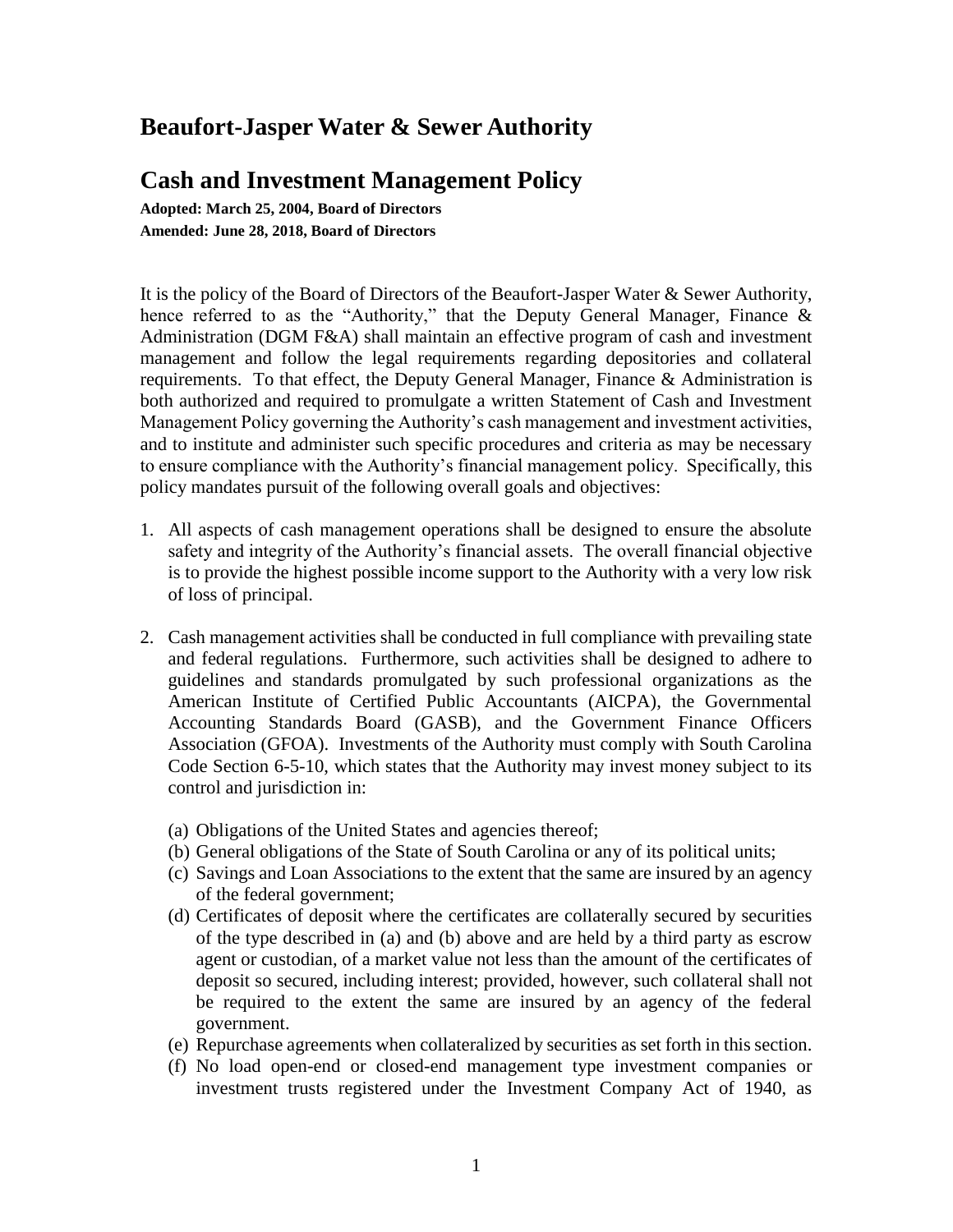amended, where the investment is made by a bank or trust company or savings and loan association or other financial institution when acting as trustee or agent for a bond or other debt issue of that local government unit, political subdivision, or county treasurer if the particular portfolio of the investment company or investment trust in which the investment is made (i) is limited to obligations described in items (a), (b), and (e) of this subsection, and (ii) has among its objectives the attempt to maintain a constant net asset value of one dollar a share and to that end, value its assets by the amortized cost method.

The provisions of South Carolina Code Section 6-5-10 do not impair the power of the Authority to hold funds in deposit accounts with banking institutions as otherwise authorized by law. Investments shall have maturities consistent with the time or times when the invested monies will be needed in cash.

- 3. Operating within appropriately established administrative and procedural parameters, the Authority shall aggressively pursue optimum financial rewards, while simultaneously controlling its related expenses. Therefore, cash management functions, which engender interaction with outside financial intermediaries, shall be conducted in the best financial and administrative interests of the Authority. In pursuit of these interests, the Authority will utilize competitive bidding practices whenever practicable, affording no special financial advantage to any individual or corporate member of the financial or investment community.
- 4. The Deputy General Manager, Finance & Administration shall design and enforce standards and guidelines relating to a variety of cash management issues, such as the eligibility or selection of various financial intermediaries; documentation and safekeeping requirements; philosophical and operational aspects of the investment function; and such other functional and administrative aspects of the cash management program which necessitate standard setting in pursuit of appropriate prudence, enhanced protection of assets, or procedural improvements.
- 5. Investments of the Authority, or of funds held in its possession in a fiduciary capacity, shall be made with the exercise of that judgment and care, under circumstances then prevailing, which persons of prudence, discretion, and intelligence exercise in the management of their own affairs, not for speculation, but for investment, considering the probable safety of their capital, as well as the probable income to be derived.

#### *Investment Strategy*

The Authority's cash management program seeks to achieve three objectives with regards to investments: safety of principal, adequate liquidity to meet daily cash needs, and a reasonable yield commensurate with the preservation of principal and liquidity. The following investment strategy has been designed to accomplish these objectives: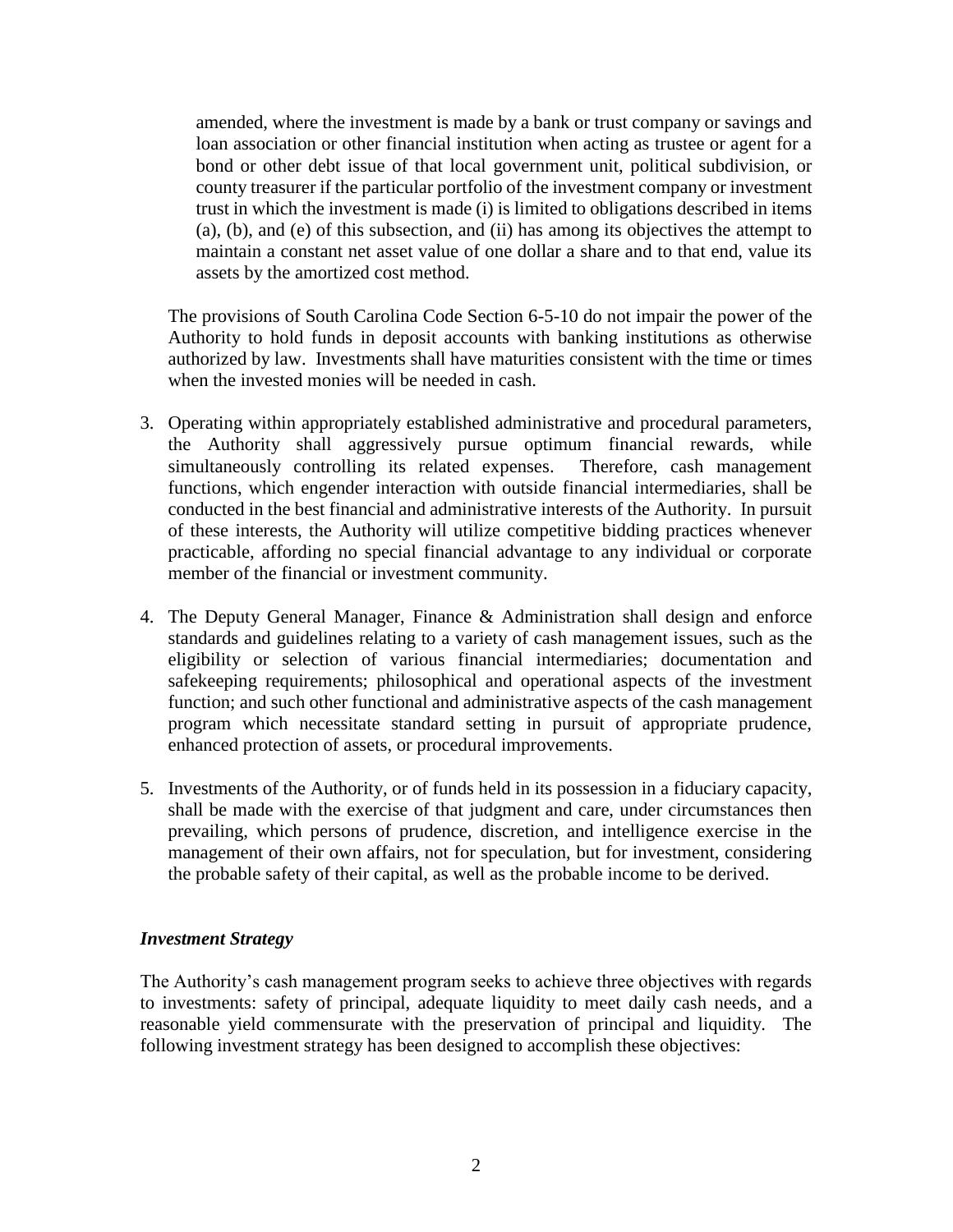- 1. The Authority invests in very creditworthy, highly liquid investments with maturities of one year or less and in intermediate-term securities of high credit quality with maturities no greater than five years. The Authority will only invest in those securities specified under South Carolina Code Section 6-5-10. These include collateralized money market accounts and certificates of deposit, U. S. Treasury Bills and Notes, high quality obligations of certain U. S. agencies and instrumentalities, and local government investment pools. Any securities not included in South Carolina Code Section 6-5-10 will not be eligible investments.
- 2. The primary objective of all Authority investment activity is the preservation of capital and safety of principal. Each investment transaction shall ensure that capital losses are avoided, whether from security default, sale of instruments prior to maturity, or erosion of market value.
- 3. At all times, the Authority shall remain sufficiently liquid to meet cash flow requirements by matching investment maturities with forecasted cash flow requirements, investing in securities with active secondary markets, and maintaining appropriate portfolio diversification. The Authority will maintain accounts with financial institutions such as checking or money market accounts and/or repurchase agreements for current cash flow requirements and shall also position investments to provide liquidity for certain predictable obligations such as debt service payments. To assess liquidity, a cash flow forecast will be prepared and minimum balance criteria will be established annually as part of the financing plan for the Capital Improvement Program. Based on these criteria, the Deputy General Manager, Finance & Administration will seek competitive investments for excess cash in order to achieve the highest yield possible in compliance with South Carolina Code Section 6-5-10. The Finance Committee will be informed of all investment transactions. Currently, the minimum balances have been established as follows:

**Gross Revenue and Operations & Maintenance combined** – 120 days operating cash. **Contingency & Depreciation Account** - \$2,500,000 **Water Capital Account** - \$500,000 **Sewer Capital Account** - \$1,500,000

4. Every five (5) years to ten (10) years, or at the request of the Finance Committee, the Controller will seek competitive proposals for the general accounts from financial institutions within the Authority's service area. These accounts include Gross Revenue, Operations & Maintenance, Contingency & Depreciation, Water Capital, and Sewer Capital. Proposals are analyzed and reviewed and the Controller presents a recommendation to the Deputy General Manager, Finance & Administration. The decision to award an account is based on compliance with South Carolina Code Section 6-5-10, the overall interest rate, fee structure, and operational features, which best meet the business goals of the Authority. The Controller will closely monitor the financial position of local and regional financial institutions and investments will be directed only to those institutions that are